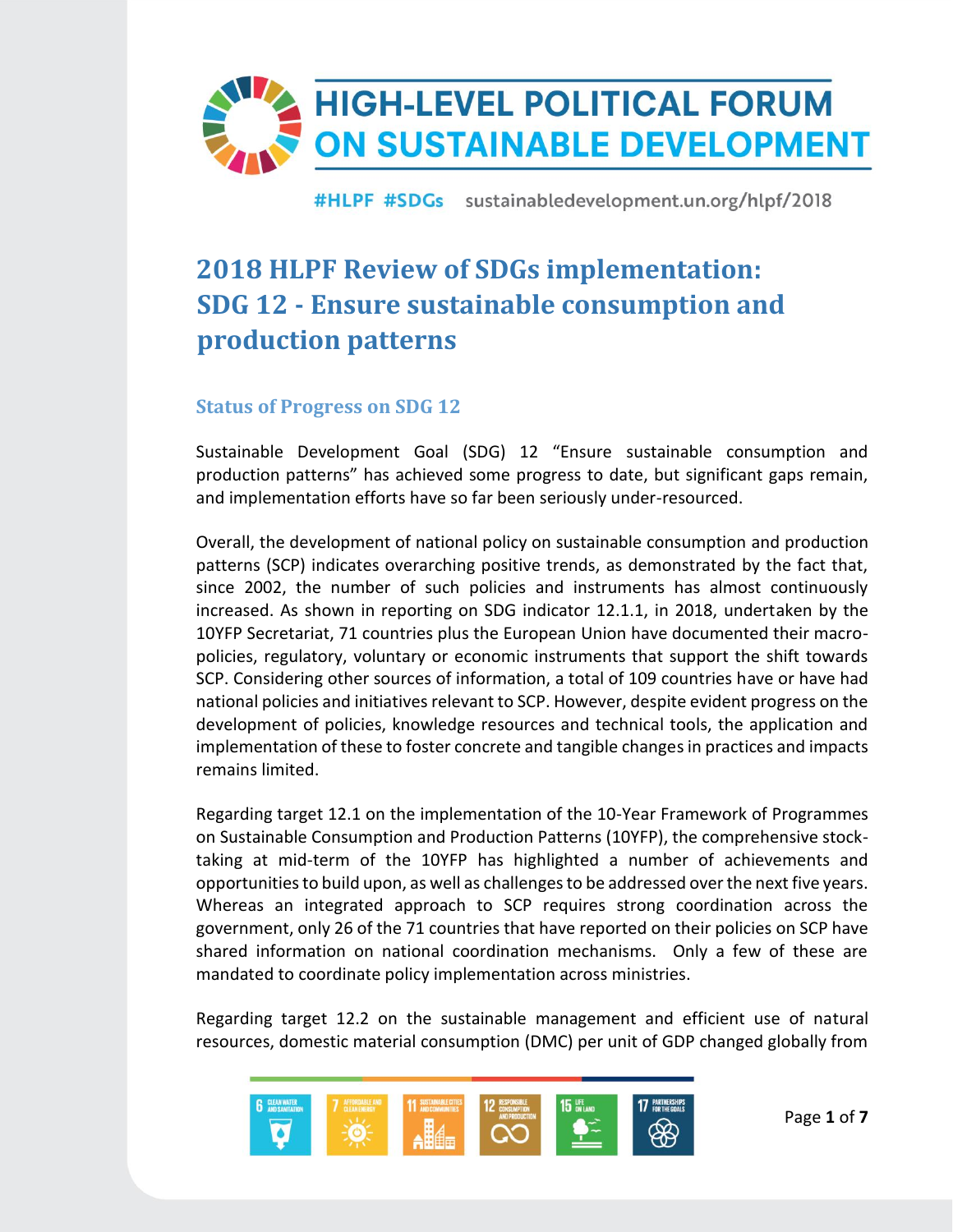

1.2 to 1.1 kg per dollar of GDP from 2010 to 2015, indicating that fewer materials are required to produce a unit of output. However, DMC per capita and in absolute terms from 2000 to 2017 is steadily growing globally, with consequences in terms of both resource depletion and associated environmental impacts.

In addition, in spite of the significant increase in the per-capita material footprint of developing countries, developed countries currently have at least double the per-capita footprint of developing countries for all types of materials. In particular, the material footprint for fossil fuels is more than four times higher for developed than developing countries. As fossil fuels directly impact the environment in various ways, the need to decouple their use from economic growth is key to achieving SCP.

Regarding target 12.3 on food loss and waste, several efforts and interventions designed to tackle food loss and waste are being implemented by a broad spectrum of stakeholders originating from the public and private sectors, international development agencies, civil society, academia and research communities. These include research to identify the causes and to recommend solutions to the problems; target-setting, the development of policies, frameworks and the enactment of legislation, the use of market-based instruments (taxes, incentives and subsidy schemes) investment in infrastructure as well as the implementation of global, regional and national campaigns and education to promote awareness and advocacy on the issue.

Regarding target 12.4 on environmentally sound management of chemicals and wastes, the Montreal Protocol on Substances that Deplete the Ozone Layer has a 100 per cent compliance rate with regard to transmitting information on the implementation of their obligations. The Rotterdam Convention on the Prior Informed Consent Procedure for Certain Hazardous Chemicals and Pesticides in International Trade has a rate of 71 per cent. However, the Basel Convention on the Control of Transboundary Movements of Hazardous Wastes and Their Disposal and the Stockholm Convention on Persistent Organic Pollutants are only at 57 and 51 per cent respectively.

Serious concern exists in relation to the lack of adequate monitoring framework for many of the targets under Goal 12. Ten out of 13 indicators for Goal 12 remain as tier III indicators, meaning that no internationally established methodology or standards are yet

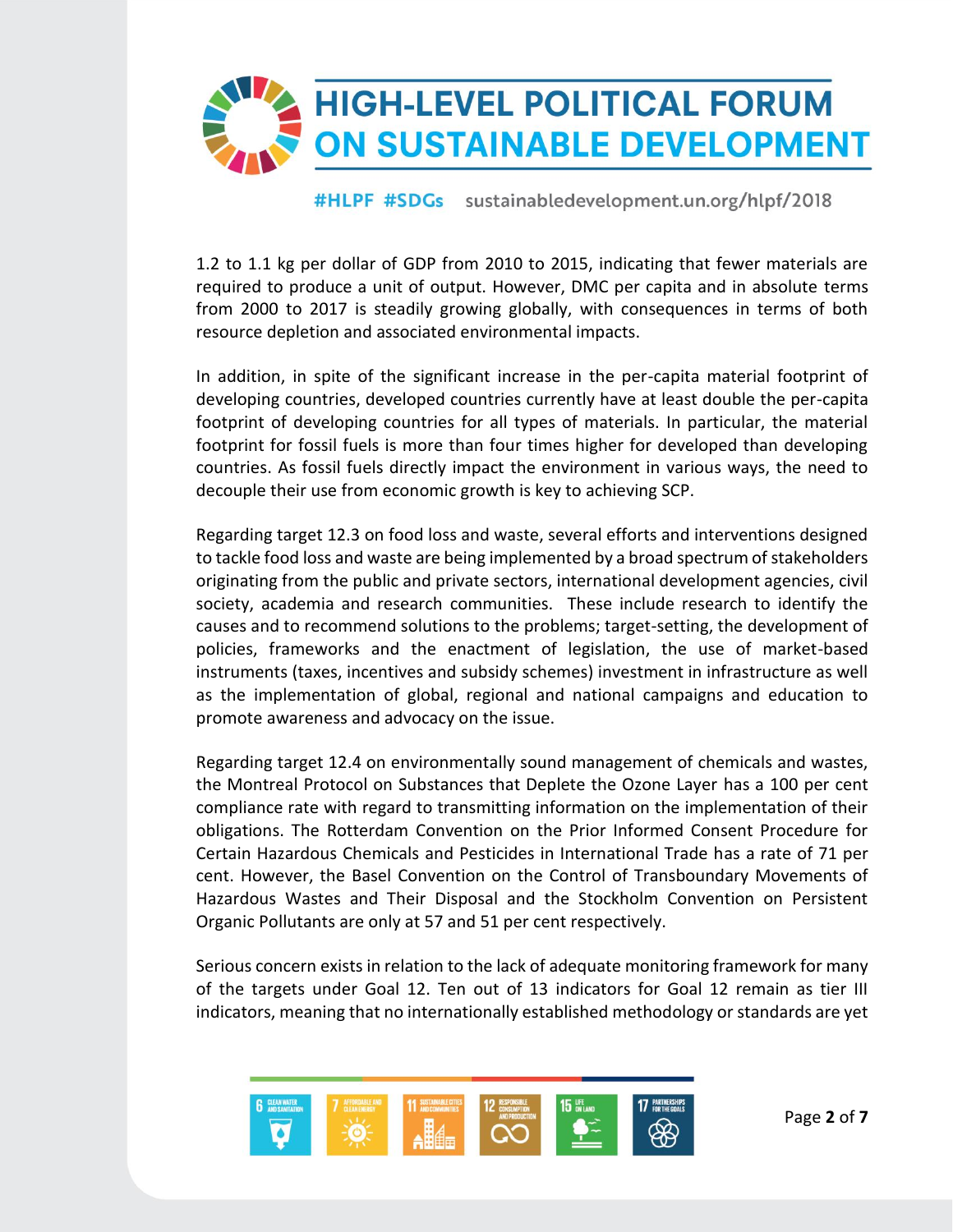

available for the indicator, but methodology/standards are being (or will be) developed or tested.

To fully cover all targets of Goal 12, additional indicators may be required for some targets under Goal 12. In this regard, the Inter-Agency and Expert Group on Sustainable Development Goal Indicators has proposed including additional indicators for targets 12.4 and 12.6. Furthermore, target 12.3 may also require splitting indicator 12.3.1 into two sub-indicators to cover the food waste part of the target, as proposed by its custodian agencies, the Food and Agriculture Organization of the United Nations and the United Nations Environment Programme.

Monitoring of the shift to SCP across sectors, organizations and countries is essential to identify emerging trends and strategic gaps, to scale-up and replicate innovative and impactful practices, and to demonstrate and showcase the benefits of SCP to build greater momentum for change. Under the 10YFP, the monitoring and reporting framework "Indicators of Success: Demonstrating the shift to Sustainable Consumption and Production" was developed to guide and measure the collective impact of policies, initiatives and actions for the global shift to SCP. The One Planet network, which has been formed to support the implementation of the 10YFP, has contributed to reporting efforts in this regard.

In addition, sustainability reporting is gaining momentum, driven by new private sector partnerships to achieve the SDGs along with growing interest from companies (especially large companies), regulators, investors and other stakeholders. According to a recent report from KPMG, 93 per cent of the world's 250 largest companies (in terms of revenue) are now reporting on sustainability. Companies such as Nestle, Microsoft and Ikea are also increasing their engagement in the One Planet network programmes, specifically those on sustainable food systems, consumer information and sustainable lifestyles.

To respond to different levels in development and differing capacities among countries to address the challenges of Goal 12, particularly in small island developing States, least developed countries and other countries in vulnerable situations, capacity-building and sustainable finance are critical. In particular, availability of, and access to, financial resources to support actions that are transformational and at scale is a key factor in successful implementation. However, SDG 12 is the least well-resourced of all SDGs. In

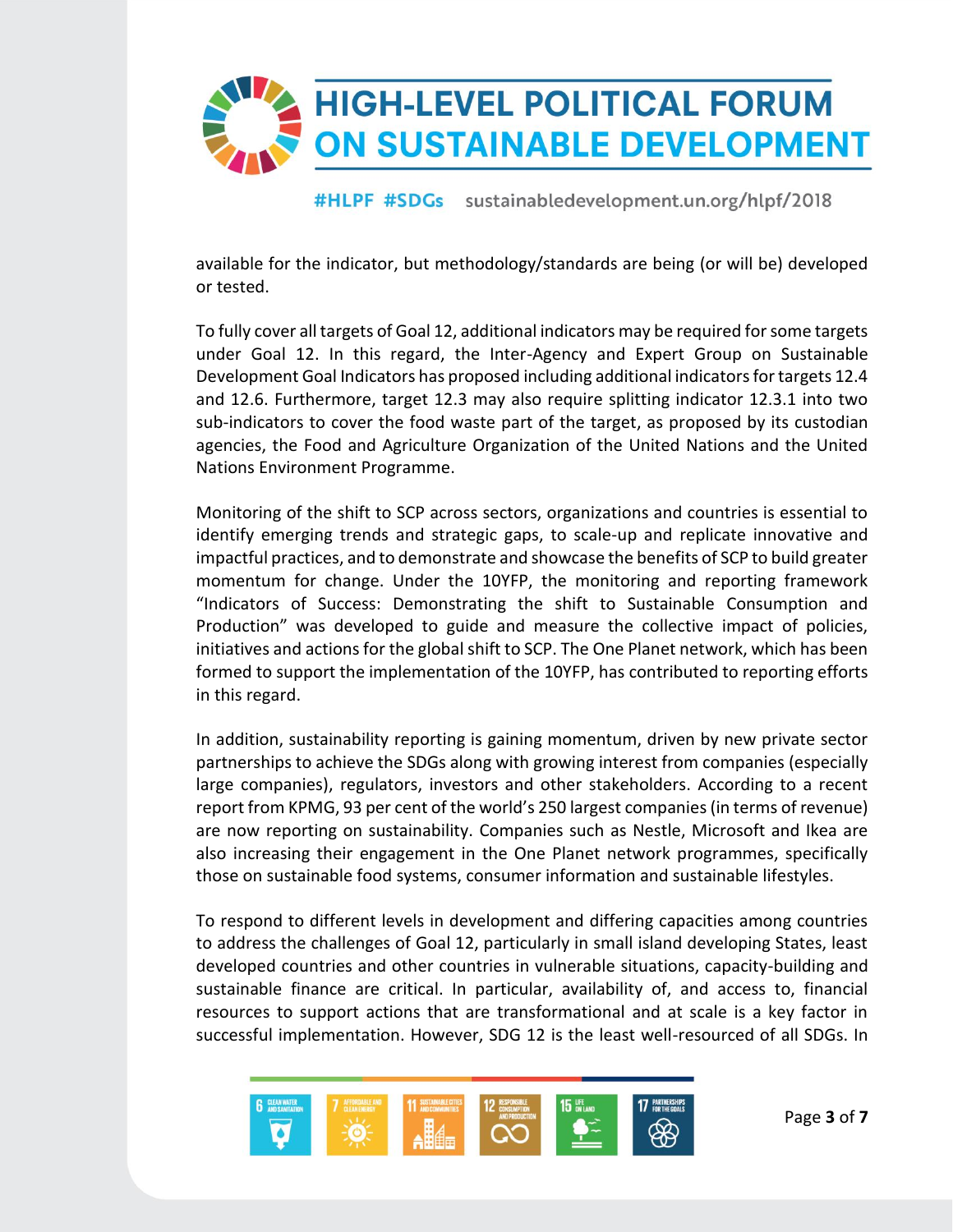

addition to Member States and intergovernmental organizations, the private sector and financial institutions will need to play an important role in unlocking the necessary finance.

# **Detailed look at interlinkages and implications for policy-making and implementation to realize SDG 12**

SCP is one of the most cost-efficient and effective ways to achieve economic development, reduce impacts on the environment and advance human well-being. SDG 12 is linked to nearly all other goals, notably SDGs 2, 3, 4, 8, 9, 13, 14 and 15.

Achieving SCP will deliver not only SDG 12, but also simultaneously contribute significantly to the achievement of almost all of the SDGs, directly or indirectly. Although a stand-alone goal (Goal 12) has been included, SCP should be seen as an enabler for the implementation of a range of other goals and many of their targets. The relationship between SCP and other SDGs is reinforced by targets in SDGs 4 and 8 that link education and economic growth respectively to the achievement of SCP.

More resource-efficient production generates room for productivity increases that can have positive effects on value added and therefore on workers' remuneration. Particular attention to micro, small and medium-sized enterprises is needed, as such enterprises face greater challenges to enhance resource and energy efficiency. Supporting effective and accountable governance at all levels is needed to understand the appropriate incentives, regulations and relationships required for and with the private sector to implement the 2030 Agenda and the SDGs. This is especially the case where there are trade-offs between SDG targets and the kind of transformation required by SDG 12 has to be more clearly defined.

There needs to be a shift away from economic models that value growth for growth's sake, toward a new mind-set that respects planetary boundaries, recognizes the economy as a subset of nature, and supports the concept of living in harmony with nature (reflected in SDG targets 8.4, 12.2 and 12.8, in particular). Regional priorities and variances should be kept in mind and accounted for; regional approaches lead to greater ownership of actions, more scale and coherence in those actions and in many cases progress toward

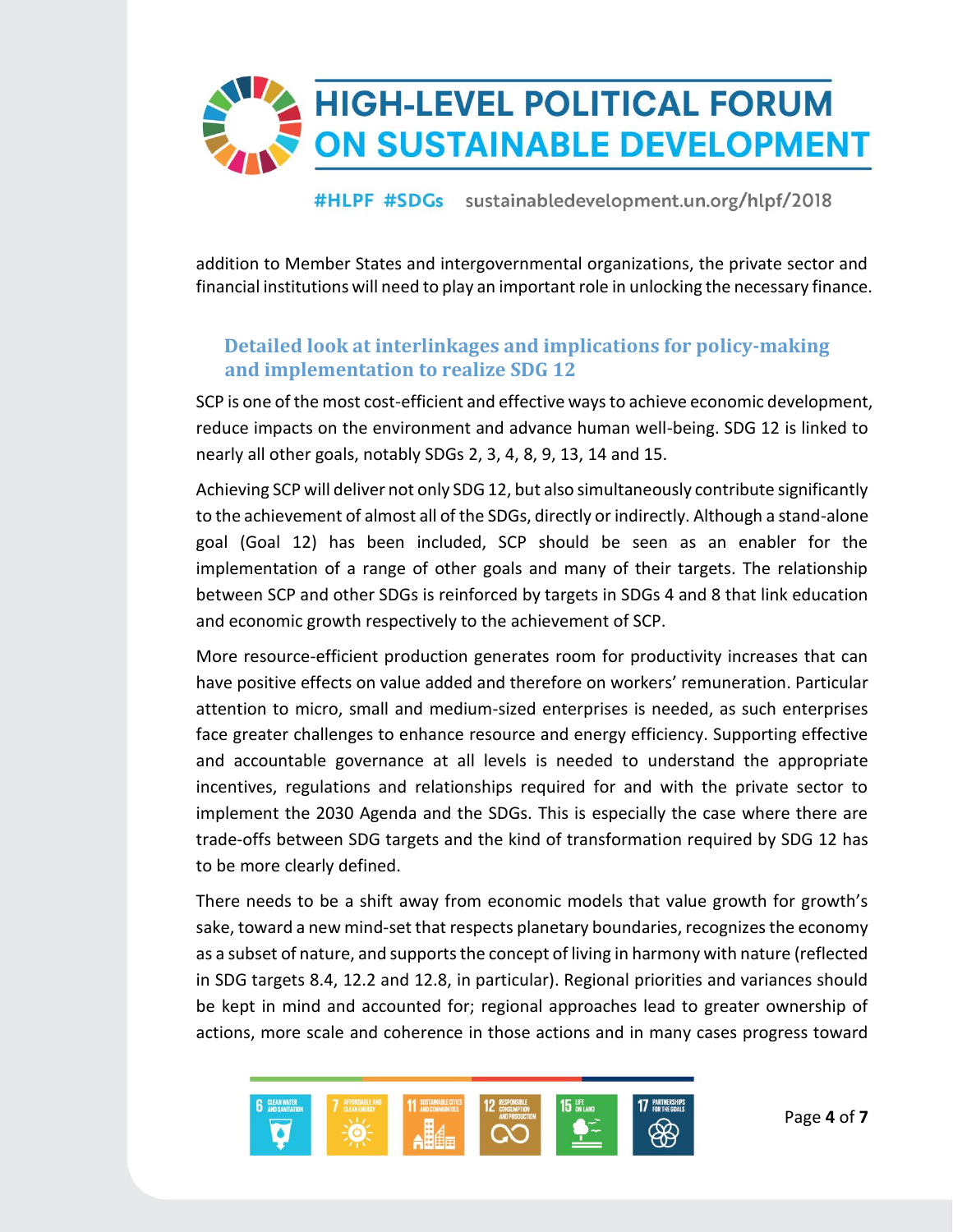

multiple goals. Factors such as trade relations, institutional arrangements, and other power dynamics can negatively affect—and even undo—the efforts to achieve the paradigm shift for SCP.

A number of thematic issues have interlinkages with SCP, including climate action, sustainable transport and ocean and marine resource conservation, including actions to combat plastics pollution. For example, the whole 2030 Agenda, together with the Paris Agreement, sets a range of universal transformative objectives for shifting all countries onto a sustainable and low-carbon development path. The two agendas are deeply interdependent and reflect a strong potential for mutual benefits – they also both have the shift to SCP embedded at their core. SDG 12 is instrumental for reconciling economic, social and environmental objectives and decoupling greenhouse gas emissions (GHG) from economic growth. For sustainable transport solutions, the principles of SCP, such as resource efficiency, are of utmost importance for the transport sector. The achievement of sustainable transport can be supported through policies and actions for SCP, on both the supply and demand side of this sector.

An illustrative interlinkage exists between SCP and the issue of plastics pollution in the ocean. Eighty per cent of all pollution in the sea comes from land, including some 8 million tons of plastic waste each year. Solutions are found in the lifecycle management approach to plastics that aims to avoid unnecessary use of plastics and prevent waste and to ensure that plastics are designed for collection, reuse, recycling and end-of-life management.

Furthermore, a number of other new and emerging issues come into play with SDG 12. First, the use of nanomaterials may not be effectively addressed by existing regulatory frameworks, due to their recent innovation and use and the health and environmental risks of these materials. Second, while innovative ICT applications can enable SCP, ICTs themselves require substantial energy consumption and specific technologies. Therefore, effective policies are needed to ensure the negative impacts of ICTs, such as e-waste, are minimized. Third, through its negative impact on the environment and natural resources which underpin livelihoods, unsustainable production and consumption patterns can present one of several factors leading people to leave their place of residence. From a migration-development perspective, policies need to take into account migration

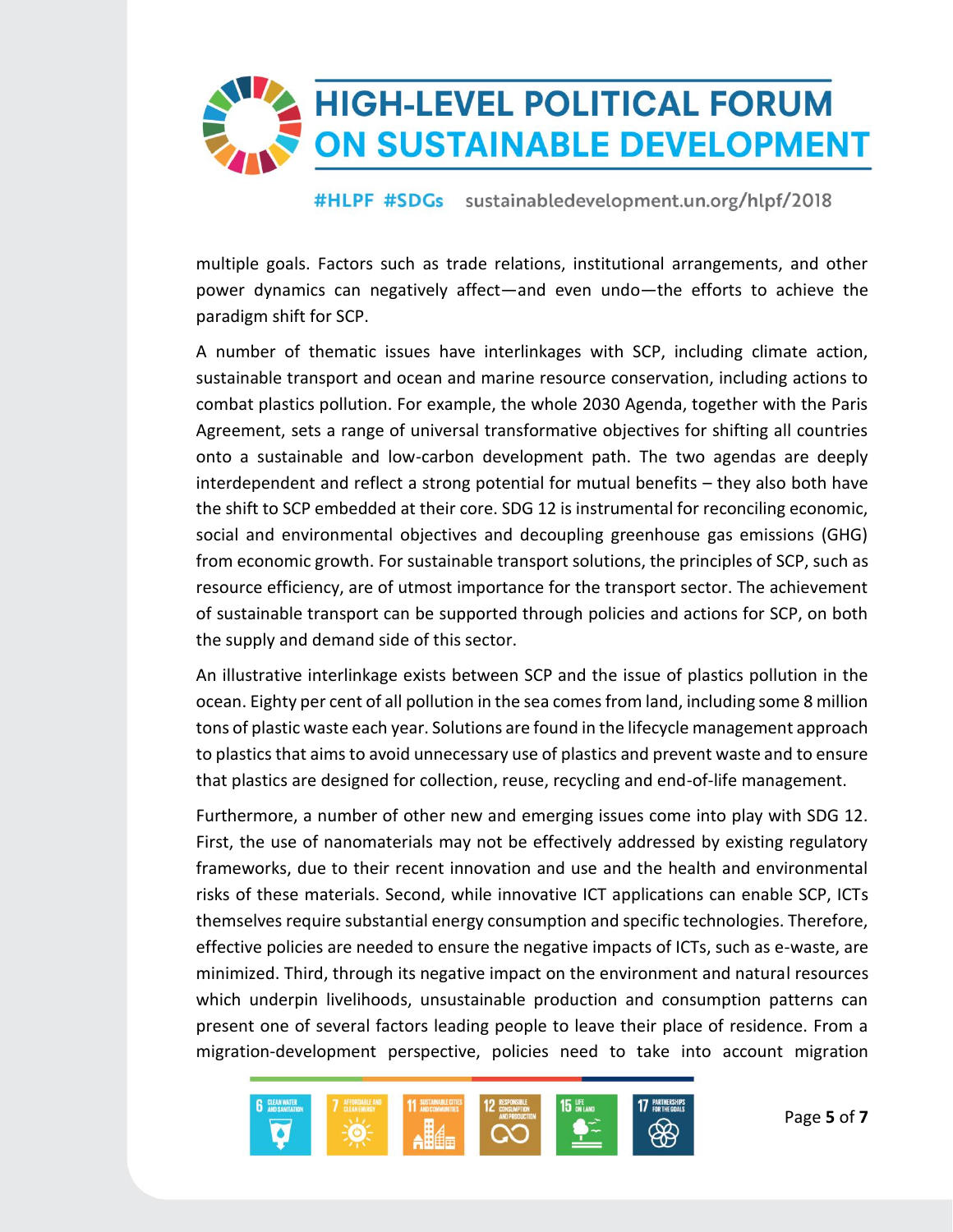

decision-making dynamics linked to production and consumption patterns, which in turn can be impacted by global trends and factors such as climate change.

## **Recommendations**

It is important to convene and broker partnerships for sustainable development, cover gaps and create a more coherent response at scale by pooling expertise and assets across UN entities. It would be critical to strengthen existing multi-stakeholder partnerships on SCP. Partnerships involving the private sector and multi-stakeholder actors can be critical, as the private sector retains the capital and many of the technologies, knowledge and software necessary to enable the shift towards SCP patterns. Successful partnerships for SDG 12 will necessarily include industry to achieve scale through wide scale implementation on the supply side. Changing consumer behaviour is important, as is adapting operations of corporations, including their overall business model if needed, as they have a significant impact on how resources are used and consumer preferences and markets are shaped. There is a need for greater commitment by industry to prevent pollution of water, air and land on which communities depend, especially those in abject poverty, particularly with regard to chemicals and waste management. Creating balanced, effective and operational partnerships at scale is essential, but there is a need to understand what works best and delivers for the SDGs.

The One Planet network is a multi-stakeholder partnership for sustainable development and an implementation mechanism for SDG 12. Under the recently adopted "One Plan for One Planet: Strategy 2018-2022", the One Planet network committed to strengthen its role and effectiveness as an implementation mechanism for SDG 12. A number of actions were identified in this regard, including to support the development of an effective monitoring framework for SDG 12. Enhanced support from a wider range of actors for the work of the One Planet network could substantially accelerate the achievement of SDG 12.

Overall, it is clear that a streamlined and coordinated approach for reporting across Goal 12 is required. To respond to the request of national statistical offices and national focal